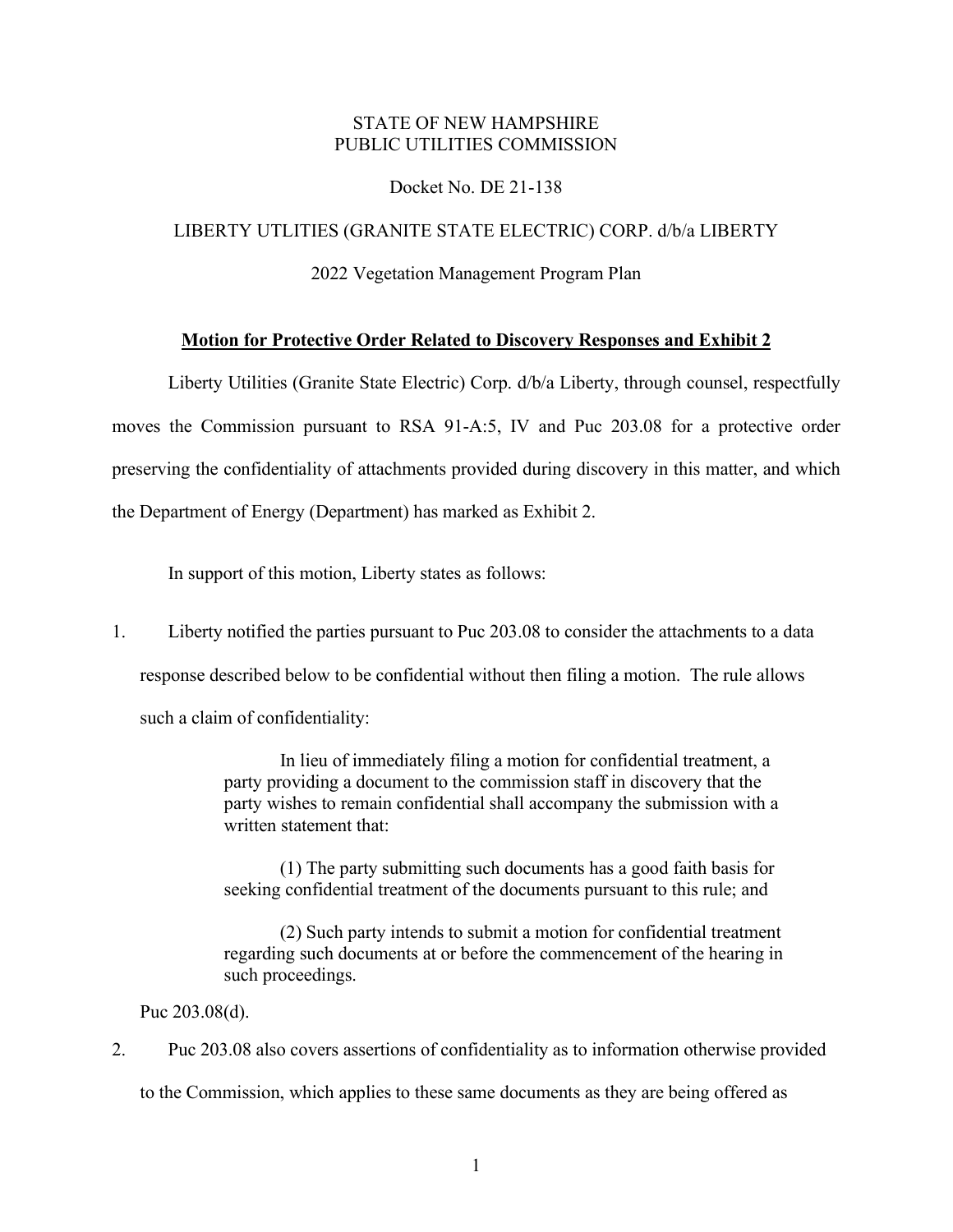Exhibit 2 at hearing: "The commission shall upon motion issue a protective order providing for the confidential treatment of one or more documents upon a finding that the document or documents are entitled to such treatment pursuant to RSA 91-A:5, or other applicable law based upon the information submitted pursuant to (b) below." Puc 203.08(a).

3. In both instances, the rule requires the party asserting confidentiality to file a motion to ensure the documents remain confidential. As to data responses, the party claiming confidentiality must first assert confidential treatment in its response:

> Documents submitted to the commission or staff accompanied by a written statement pursuant to (d) shall be treated as confidential, provided that the party submitting the documents thereafter files a motion for confidential treatment at or prior to the commencement of the hearing in the proceeding.

Puc 203.08(e). And as to the motion for confidential treatment of the data responses and of

other confidential information, the motion for confidential treatment shall contain:

(1) The documents, specific portions of documents, or a detailed description of the types of information for which confidentiality is sought;

(2) Specific reference to the statutory or common law support for confidentiality; and

(3) A detailed statement of the harm that would result from disclosure and any other facts relevant to the request for confidential treatment.

Puc 203.08(b).

4. Liberty files this motion for confidential treatment of Confidential Attachment DOE 1-6.2 and Confidential Attachment DOE 1-6.3 which were provided in discovery and which the Department intends to offer as Exhibit 2 at hearing. These documents are contracts with Asplundh Tree Expert, LLC, and The Davey Tree Expert Company, vegetation management vendors (the "vendors").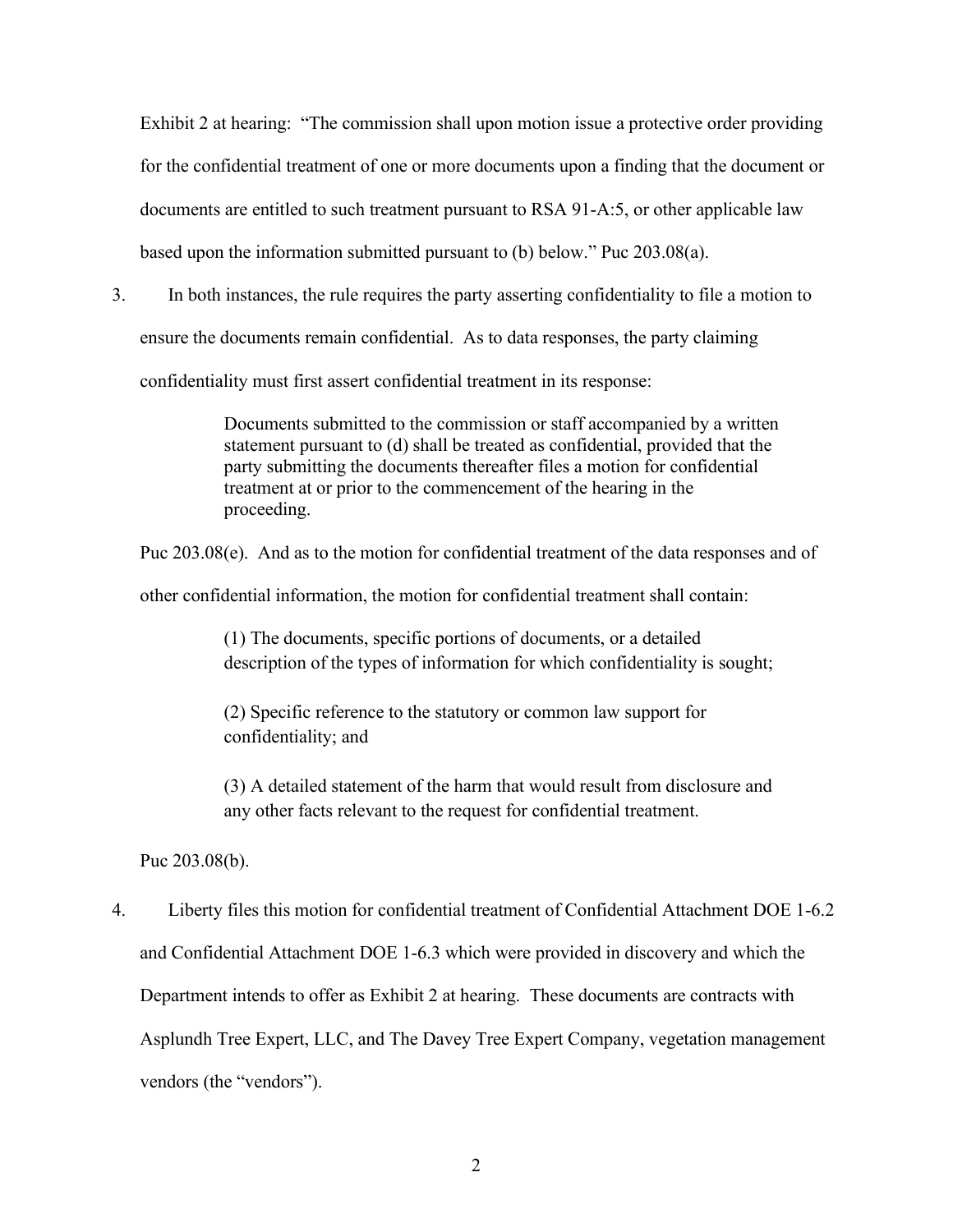- 5. The confidential information consists of the vendors' specific rates that it charges for labor, for use of its equipment, and other specific cost items which form the basis for their overall cost to provide the vegetation management services for Liberty.
- 6. The legal basis for confidentiality is RSA 91-A:5, IV, which protects from disclosure "confidential, commercial, or financial information," which the Commission has consistently found to apply to similar third-party pricing. *See* Order No. 26,280 (Aug. 1, 2019).
- 7. The "harm that would result from disclosure" of this specific pricing would be the potential harm to the vendors' competitive interests. Competitors could use the information to their advantage – and the vendors' disadvantage -- in competing for employees and in competing for contracts. Both vendors treat this information as confidential.
- 8. The Commission regularly finds that third party pricing warrants confidential treatment especially when, as here, there is public information that satisfies the public's right to know the basis for the Commission's decisions. Liberty does not seek confidential treatment of the total contract amounts for various components of the work to be performed under these contracts. That is, the public can see how much Liberty is paying for its vegetation management services. Liberty only seeks confidential treatment of the granular pricing terms.
- 9. Considering the broad pricing information that will remain available to the public as compared to narrow and specific cost items for which the Company seeks confidential treatment demonstrates that the proposed confidential treatment appropriately balances the public's right to understand the basis for the Commission's decisions through disclosure of the various contract totals and the vendors' interests in protecting their competitively sensitive, more granular, pricing.

3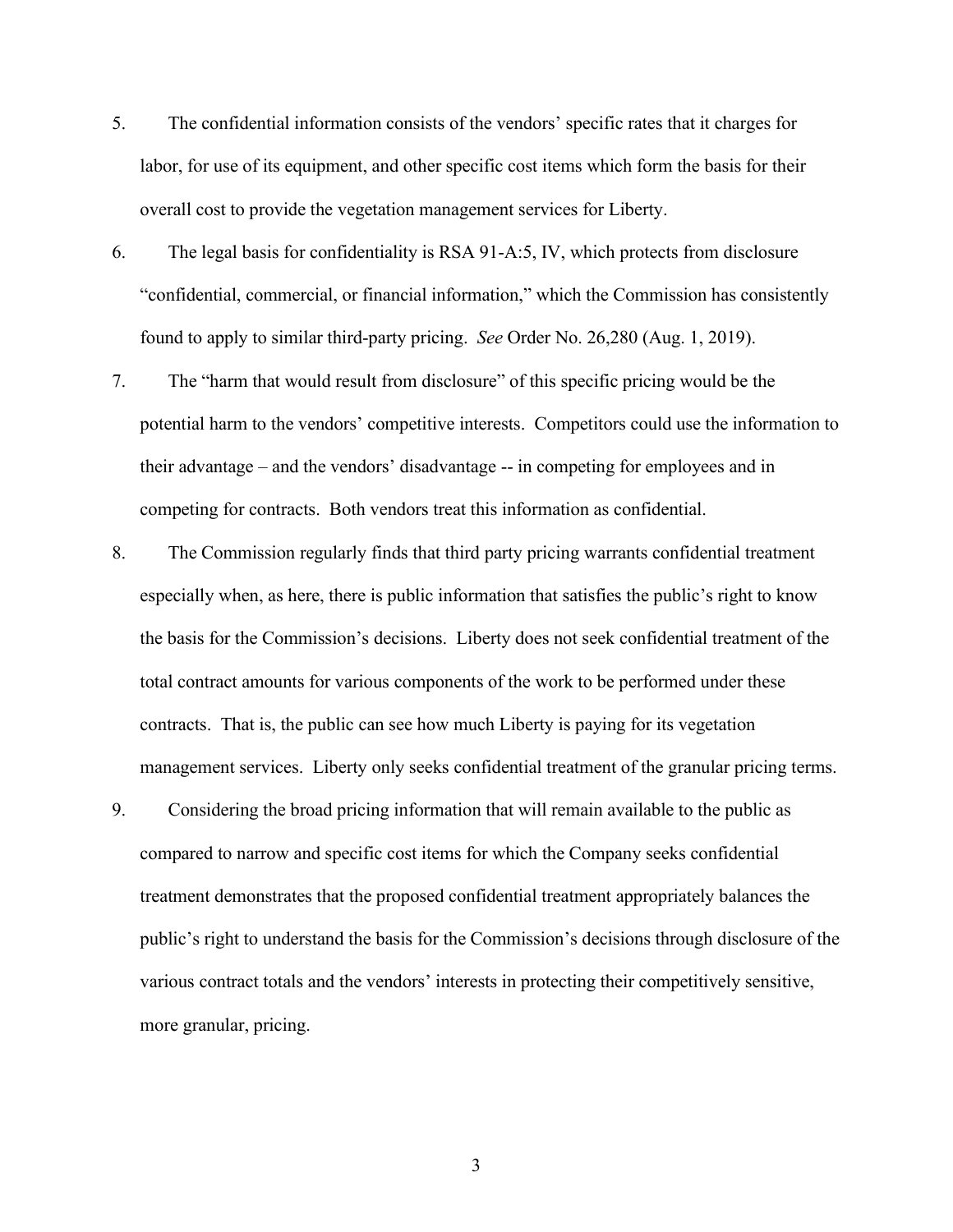- 10. Liberty's request for confidential treatment of the project cost estimates is consistent with the requirements of New Hampshire's Right to Know law, which expressly exempts from public disclosure any records pertaining to "confidential, commercial or financial information." RSA 91-A:5, IV; *see* Union Leader Corp. v. New Hampshire Housing Finance Authority, 142 N.H. 540 (1997). Application of this exemption requires "analysis of both whether the information sought is confidential, commercial, or financial information, and whether disclosure would constitute an invasion of privacy." Order No. 25,014 at (Sept. 22, 2009).
- 11. Applying the above standards, Liberty asks the Commission to grant confidential treatment to the marked portions of the vendor contracts in the data responses described above and as they appear in Exhibit 2.

WHEREFORE, Liberty respectfully requests that the Commission:

- A. Grant confidential treatment to Confidential Attachment DOE 1-6.2, Confidential Attachment DOE 1-6.3, and Exhibit 2;
- B. Grant such further relief as is just and equitable.

Respectfully submitted, Liberty Utilities (Granite State Electric) Corp., d/b/a Liberty

By its Attorney,

Mondian

Date: April 25, 2022 By:

Michael J. Sheehan, Esq. #6590 114 North Main Street Concord, NH 03301 Telephone (603) 724-2135 [Michael.Sheehan@libertyutilites.com](mailto:Michael.Sheehan@libertyutilites.com)